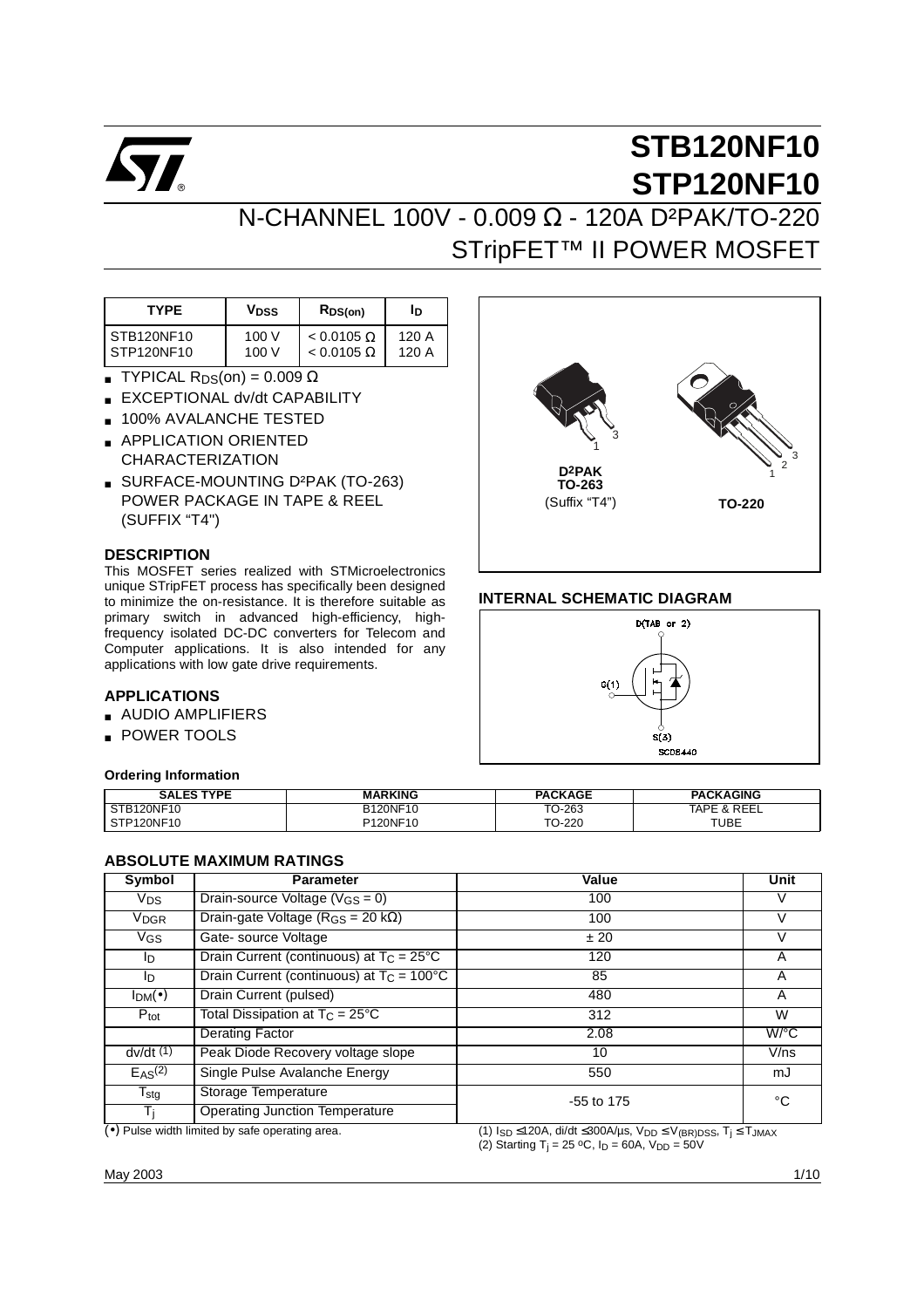#### **THERMAL DATA**

| Rthi-case | Thermal Resistance Junction-case               | Max | 0.48 | °C/W |
|-----------|------------------------------------------------|-----|------|------|
| Rthi-amb  | Thermal Resistance Junction-ambient            | Max | 62.5 | °C/W |
| ÷         | Maximum Lead Temperature For Soldering Purpose |     | 300  |      |

#### **ELECTRICAL CHARACTERISTICS** (T<sub>CASE</sub> = 25 °C UNLESS OTHERWISE SPECIFIED) OFF

| Symbol        | <b>Parameter</b>                                            | <b>Test Conditions</b>                                                | Min. | Typ. | Max. | Unit     |
|---------------|-------------------------------------------------------------|-----------------------------------------------------------------------|------|------|------|----------|
| $V_{(BR)DSS}$ | Drain-source<br><b>Breakdown Voltage</b>                    | $I_D = 250 \mu A$ , $V_{GS} = 0$                                      | 100  |      |      |          |
| <b>I</b> DSS  | Zero Gate Voltage<br>Drain Current ( $V$ <sub>GS</sub> = 0) | $V_{DS}$ = Max Rating<br>$V_{DS}$ = Max Rating T <sub>C</sub> = 125°C |      |      | 10   | μA<br>μA |
| <b>I</b> GSS  | Gate-body Leakage<br>Current ( $V_{DS} = 0$ )               | $V_{GS} = \pm 20 V$                                                   |      |      | ±100 | nA       |

#### ON (\***)**

| Symbol       | <b>Parameter</b>                     | <b>Test Conditions</b> |                   | Min. | Typ.  | Max.   | Unit |
|--------------|--------------------------------------|------------------------|-------------------|------|-------|--------|------|
| $V$ GS(th)   | Gate Threshold Voltage               | $V_{DS} = V_{GS}$      | $I_D = 250 \mu A$ |      |       |        |      |
| $R_{DS(on)}$ | Static Drain-source On<br>Resistance | $V_{GS} = 10 V$        | $ln = 60 A$       |      | 0.009 | 0.0105 | Ω    |

#### DYNAMIC

| Symbol                                         | <b>Parameter</b>                                                                         | <b>Test Conditions</b>                | Min. | Typ.               | Max. | Unit           |
|------------------------------------------------|------------------------------------------------------------------------------------------|---------------------------------------|------|--------------------|------|----------------|
| $g_{\text{fs}}^{\text{(*)}}$                   | <b>Forward Transconductance</b>                                                          | $V_{DS}$ = 15 V<br>$ln = 60 A$        |      | TBD                |      |                |
| $C_{iss}$<br>$C_{\rm oss}$<br>C <sub>rss</sub> | Input Capacitance<br><b>Output Capacitance</b><br><b>Reverse Transfer</b><br>Capacitance | $V_{DS} = 25V$ f = 1 MHz $V_{GS} = 0$ |      | 5200<br>785<br>325 |      | рF<br>pF<br>pF |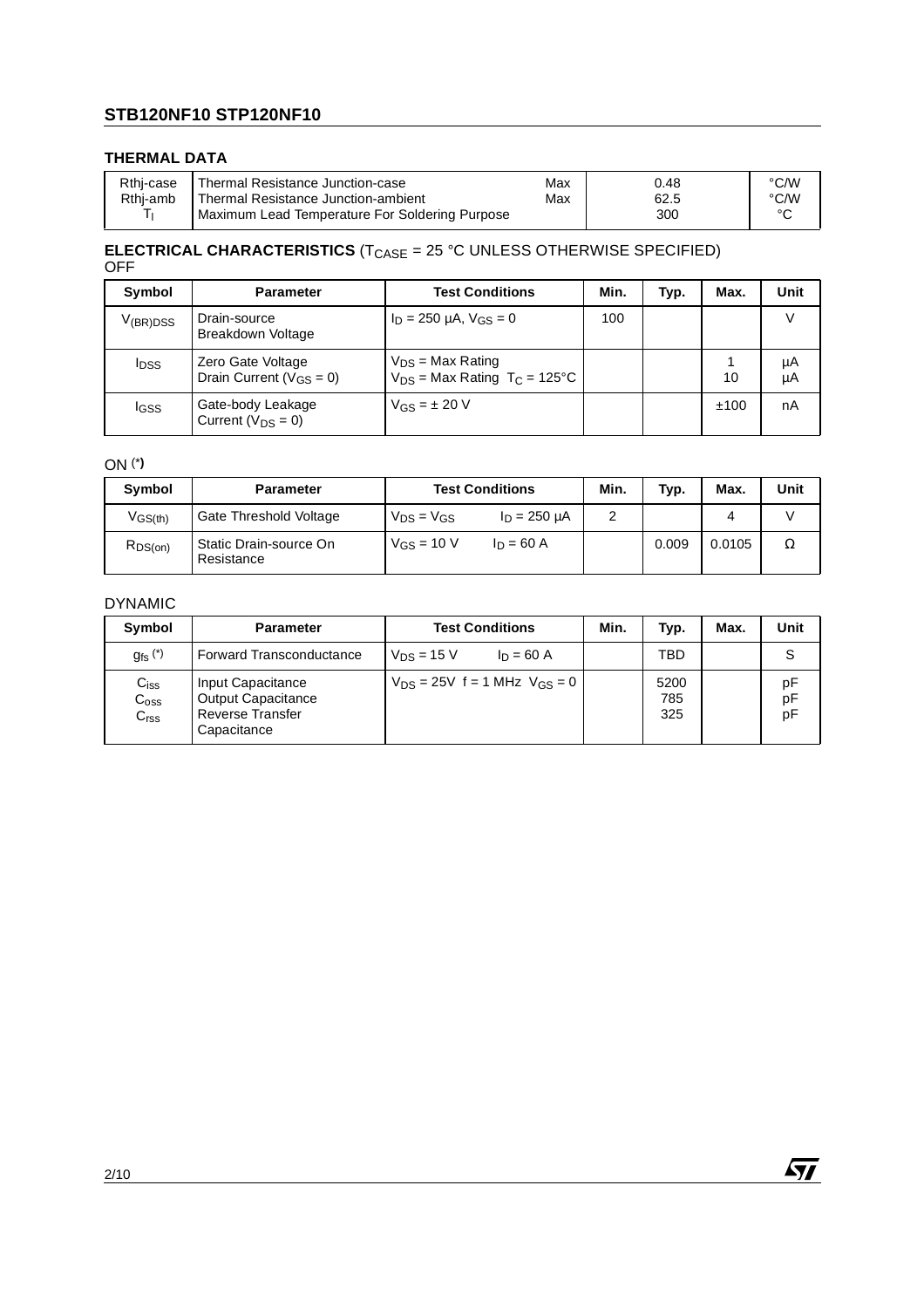#### **ELECTRICAL CHARACTERISTICS** (continued)

#### **SWITCHING ON**

| Symbol                                                   | <b>Parameter</b>                                                    | <b>Test Conditions</b>                                                                                 | Min. | Typ.            | Max. | Unit           |
|----------------------------------------------------------|---------------------------------------------------------------------|--------------------------------------------------------------------------------------------------------|------|-----------------|------|----------------|
| $t_{d(on)}$<br>tr                                        | Turn-on Delay Time<br><b>Rise Time</b>                              | $V_{DD} = 50 V$<br>$I_D = 60 A$<br>$R_G = 4.7 \Omega$<br>$V_{GS}$ = 10 V<br>(Resistive Load, Figure 3) |      | 25<br>90        |      | ns<br>ns       |
| $\mathsf{Q}_{\mathsf{g}}$<br>$Q_{gs}$<br>$Q_{\text{gd}}$ | <b>Total Gate Charge</b><br>Gate-Source Charge<br>Gate-Drain Charge | V <sub>DD</sub> =80 V I <sub>D</sub> =120 A V <sub>GS</sub> =10 V                                      |      | 172<br>32<br>64 | 233  | nС<br>пC<br>пC |

#### **SWITCHING OFF**

| Symbol             | <b>Parameter</b>                        | <b>Test Conditions</b>                                                                                          | Min. | Typ.      | Max. | Unit     |
|--------------------|-----------------------------------------|-----------------------------------------------------------------------------------------------------------------|------|-----------|------|----------|
| $t_{d(off)}$<br>tŧ | Turn-off Delay Time<br><b>Fall Time</b> | $V_{DD} = 50 V$<br>$ln = 60 A$<br>$V$ <sub>GS</sub> = 10 V<br>$R_G = 4.7\Omega$ .<br>(Resistive Load, Figure 3) |      | 132<br>68 |      | ns<br>ns |

#### **SOURCE DRAIN DIODE**

| Symbol                                     | <b>Parameter</b>                                                                           | <b>Test Conditions</b>                                                                                              | Min. | Typ.             | Max.       | Unit          |
|--------------------------------------------|--------------------------------------------------------------------------------------------|---------------------------------------------------------------------------------------------------------------------|------|------------------|------------|---------------|
| I <sub>SD</sub><br>$I_{SDM}$ ( $\bullet$ ) | Source-drain Current<br>Source-drain Current (pulsed)                                      |                                                                                                                     |      |                  | 120<br>480 | Α<br>Α        |
| Vsn <sup>(*)</sup>                         | Forward On Voltage                                                                         | $\text{lsn} = 120 \text{ A}$<br>$V_{GS} = 0$                                                                        |      |                  | 1.3        |               |
| $t_{rr}$<br>$Q_{rr}$<br><b>IRRM</b>        | <b>Reverse Recovery Time</b><br>Reverse Recovery Charge<br><b>Reverse Recovery Current</b> | $di/dt = 100A/\mu s$<br>$I_{SD} = 120 A$<br>$V_{DD} = 40 V$<br>$T_i = 150^{\circ}C$<br>(see test circuit, Figure 5) |      | 152<br>760<br>10 |            | ns<br>nC<br>Α |

(\*)Pulsed: Pulse duration = 300  $\mu$ s, duty cycle 1.5 %.

(•)Pulse width limited by safe operating area.

Safe Operating Area Thermal Impedance

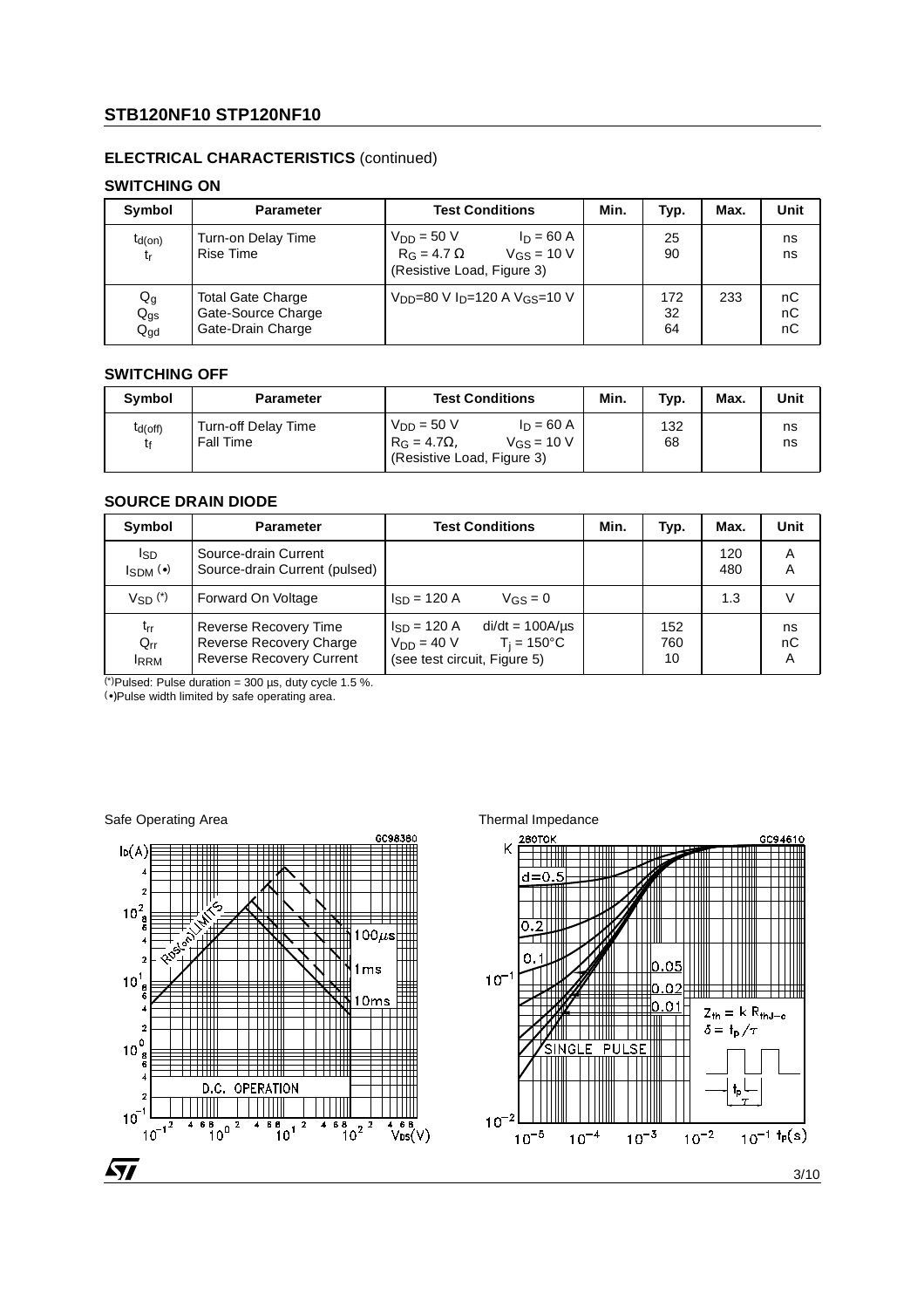

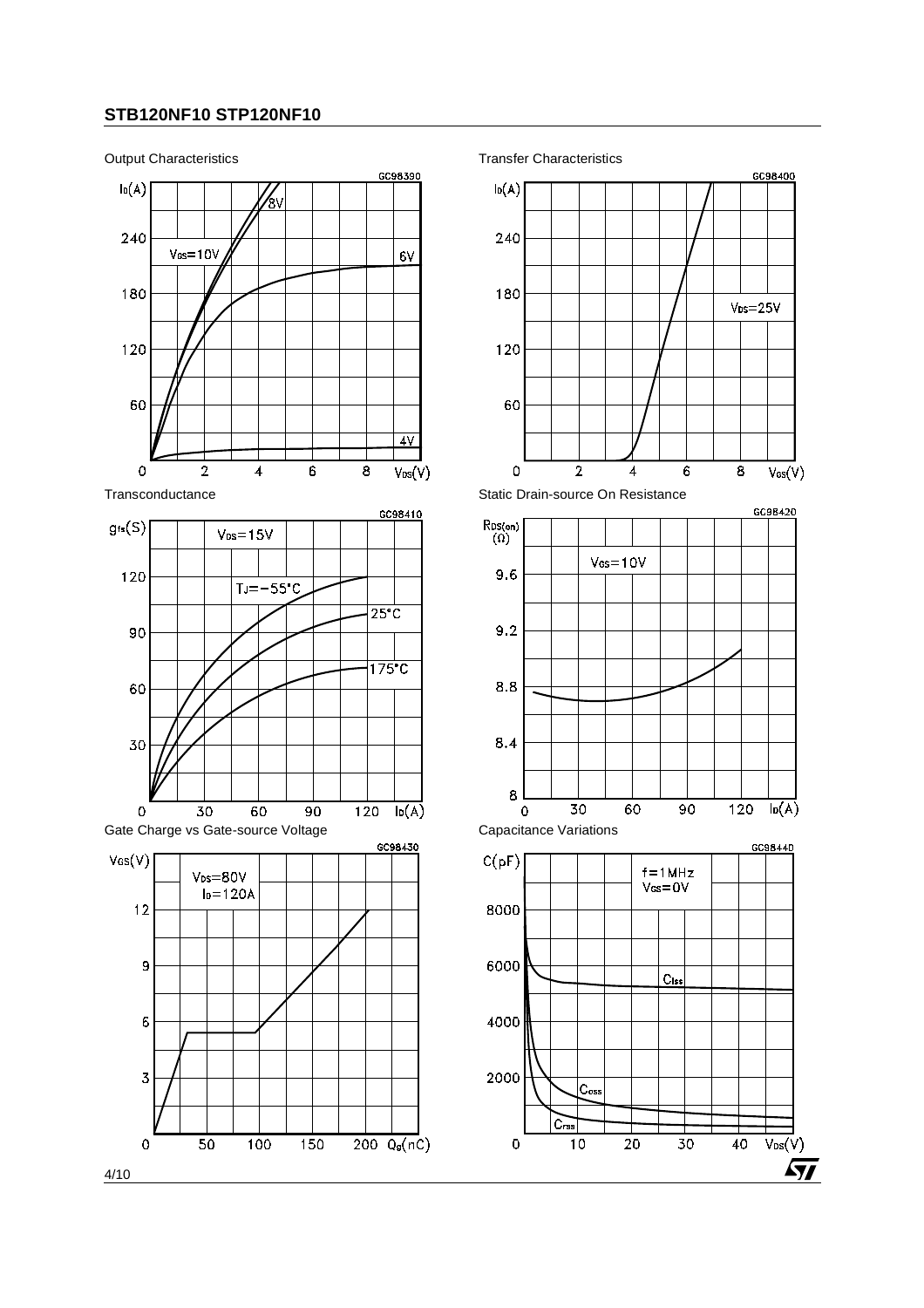

. .

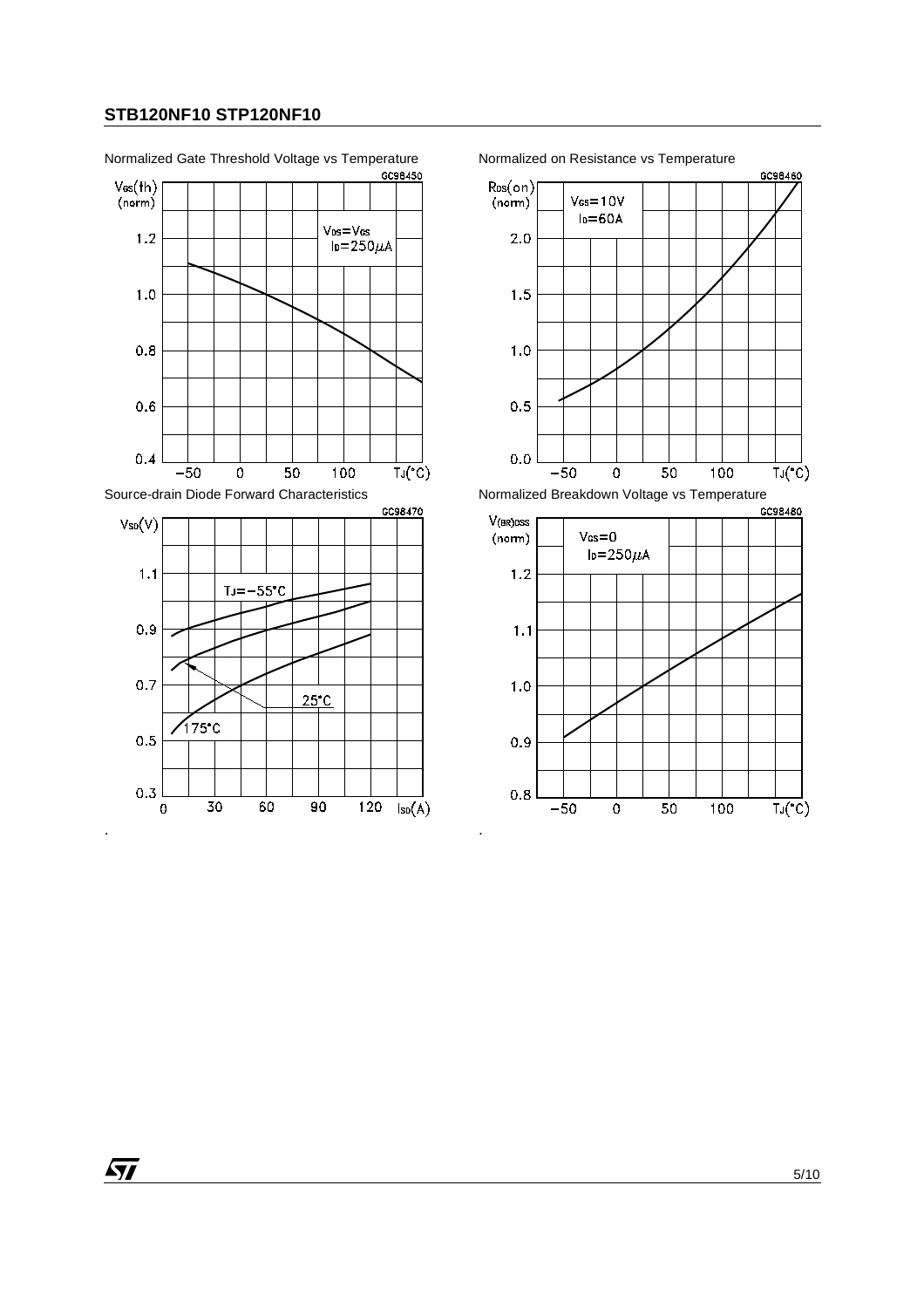#### **Fig. 1:** Unclamped Inductive Load Test Circuit **Fig. 2:** Unclamped Inductive Waveform



**Fig. 3:** Switching Times Test Circuits For Resistive Load



**Fig. 5:** Test Circuit For Inductive Load Switching And Diode Recovery Times





**Fig. 4:** Gate Charge test Circuit



 $\sqrt{2}$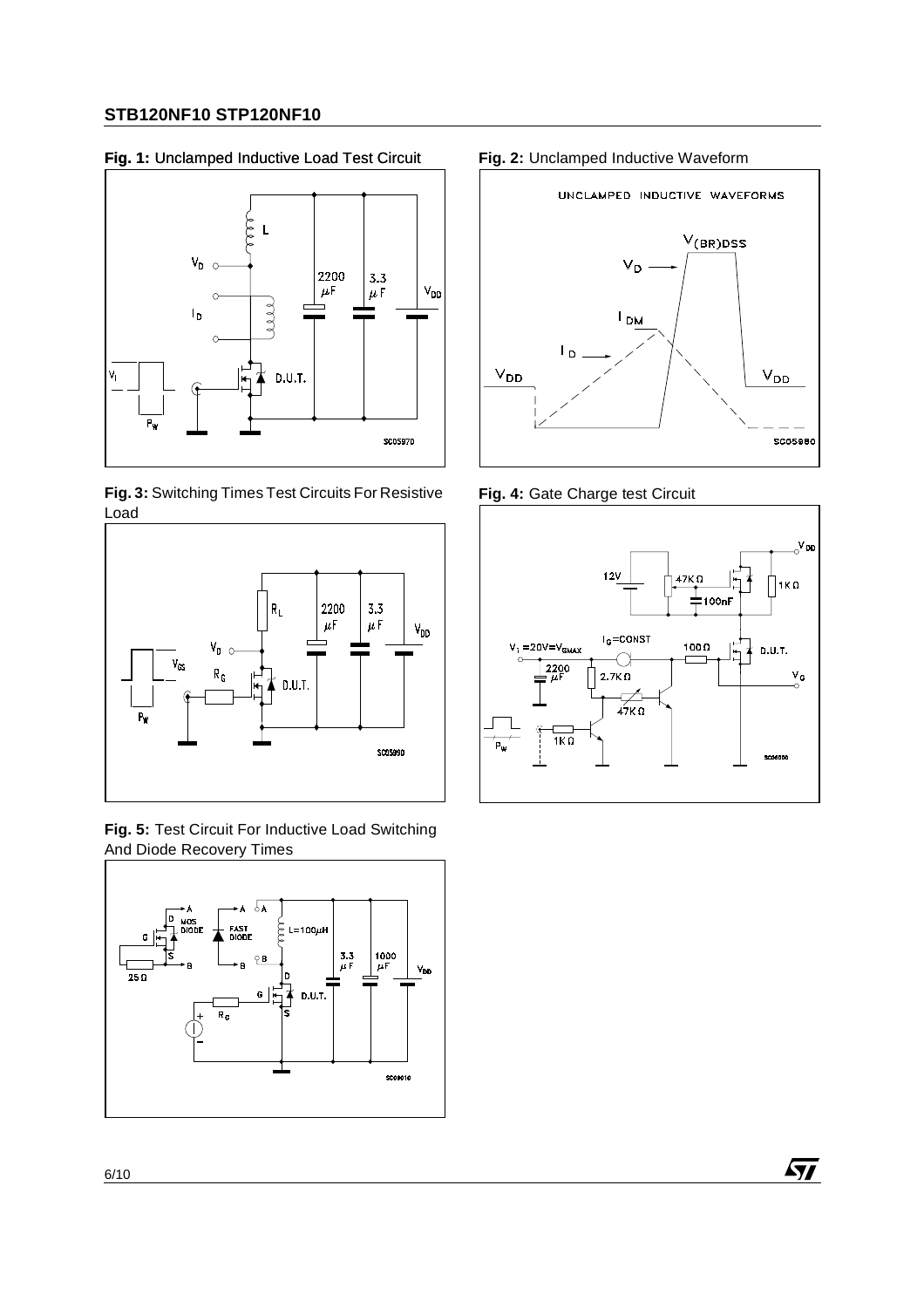|                          | <b>D2PAK MECHANICAL DATA</b> |      |             |             |       |             |  |  |
|--------------------------|------------------------------|------|-------------|-------------|-------|-------------|--|--|
| DIM.                     | mm.                          |      |             |             | inch. |             |  |  |
|                          | MIN.                         | TYP. | MAX.        | MIN.        | TYP.  | TYP.        |  |  |
| A                        | 4.4                          |      | 4.6         | 0.173       |       | 0.181       |  |  |
| A1                       | 2.49                         |      | 2.69        | 0.098       |       | 0.106       |  |  |
| $\overline{A2}$          | 0.03                         |      | 0.23        | 0.001       |       | 0.009       |  |  |
| B                        | 0.7                          |      | 0.93        | 0.028       |       | 0.037       |  |  |
| B <sub>2</sub>           | 1.14                         |      | 1.7         | 0.045       |       | 0.067       |  |  |
| $\overline{\mathbf{c}}$  | 0.45                         |      | 0.6         | 0.018       |       | 0.024       |  |  |
| C <sub>2</sub>           | 1.21                         |      | 1.36        | 0.048       |       | 0.054       |  |  |
| D                        | 8.95                         |      | 9.35        | 0.352       |       | 0.368       |  |  |
| D <sub>1</sub>           |                              | 8    |             |             | 0.315 |             |  |  |
| Ε                        | 10                           |      | 10.4        | 0.394       |       | 0.409       |  |  |
| E1                       |                              | 8.5  |             |             | 0.334 |             |  |  |
| G                        | 4.88                         |      | 5.28        | 0.192       |       | 0.208       |  |  |
| $\overline{L}$           | 15                           |      | 15.85       | 0.591       |       | 0.624       |  |  |
| L2                       | 1.27                         |      | 1.4         | 0.050       |       | 0.055       |  |  |
| L <sub>3</sub>           | 1.4                          |      | 1.75        | 0.055       |       | 0.069       |  |  |
| M                        | 2.4                          |      | 3.2         | 0.094       |       | 0.126       |  |  |
| $\mathsf{R}$             |                              | 0.4  |             |             | 0.015 |             |  |  |
| $\overline{\mathsf{V2}}$ | $0^{\circ}$                  |      | $8^{\circ}$ | $0^{\circ}$ |       | $8^{\circ}$ |  |  |



 $\overline{SI}$ 

 $7/10$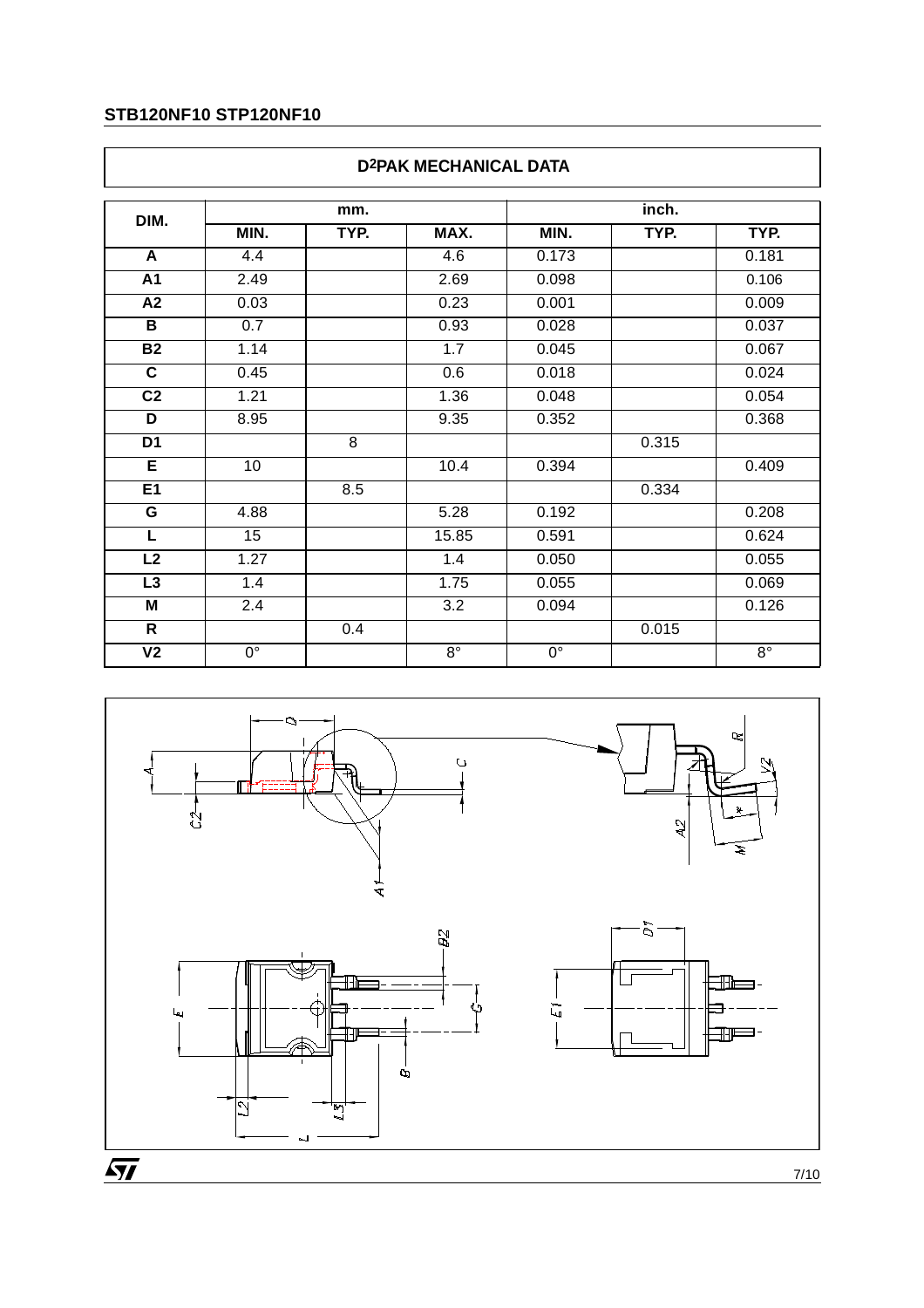|                         |                 | mm.   |       |       | inch. |       |  |  |
|-------------------------|-----------------|-------|-------|-------|-------|-------|--|--|
| DIM.                    | MIN.            | TYP.  | MAX.  | MIN.  | TYP.  | TYP.  |  |  |
| A                       | 4.4             |       | 4.6   | 0.173 |       | 0.181 |  |  |
| $\overline{\mathbf{c}}$ | 1.23            |       | 1.32  | 0.048 |       | 0.051 |  |  |
| D                       | 2.40            |       | 2.72  | 0.094 |       | 0.107 |  |  |
| E                       | 0.49            |       | 0.70  | 0.019 |       | 0.027 |  |  |
| F                       | 0.61            |       | 0.88  | 0.024 |       | 0.034 |  |  |
| F <sub>1</sub>          | 1.14            |       | 1.70  | 0.044 |       | 0.067 |  |  |
| F2                      | 1.14            |       | 1.70  | 0.044 |       | 0.067 |  |  |
| G                       | 4.95            |       | 5.15  | 0.194 |       | 0.203 |  |  |
| G <sub>1</sub>          | 2.40            |       | 2.70  | 0.094 |       | 0.106 |  |  |
| H <sub>2</sub>          | 10              |       | 10.40 | 0.393 |       | 0.409 |  |  |
| L2                      |                 | 16.40 |       |       | 0.645 |       |  |  |
| L3                      |                 | 28.90 |       |       | 1.137 |       |  |  |
| L4                      | $\overline{13}$ |       | 14    | 0.511 |       | 0.551 |  |  |
| L5                      | 2.65            |       | 2.95  | 0.104 |       | 0.116 |  |  |
| L6                      | 15.25           |       | 15.75 | 0.600 |       | 0.620 |  |  |
| L7                      | 6.20            |       | 6.60  | 0.244 |       | 0.260 |  |  |
| L9                      | 3.50            |       | 3.93  | 0.137 |       | 0.154 |  |  |
| <b>DIA</b>              | 3.75            |       | 3.85  | 0.147 |       | 0.151 |  |  |



# **TO-220 MECHANICAL DATA**

 $\sqrt{1}$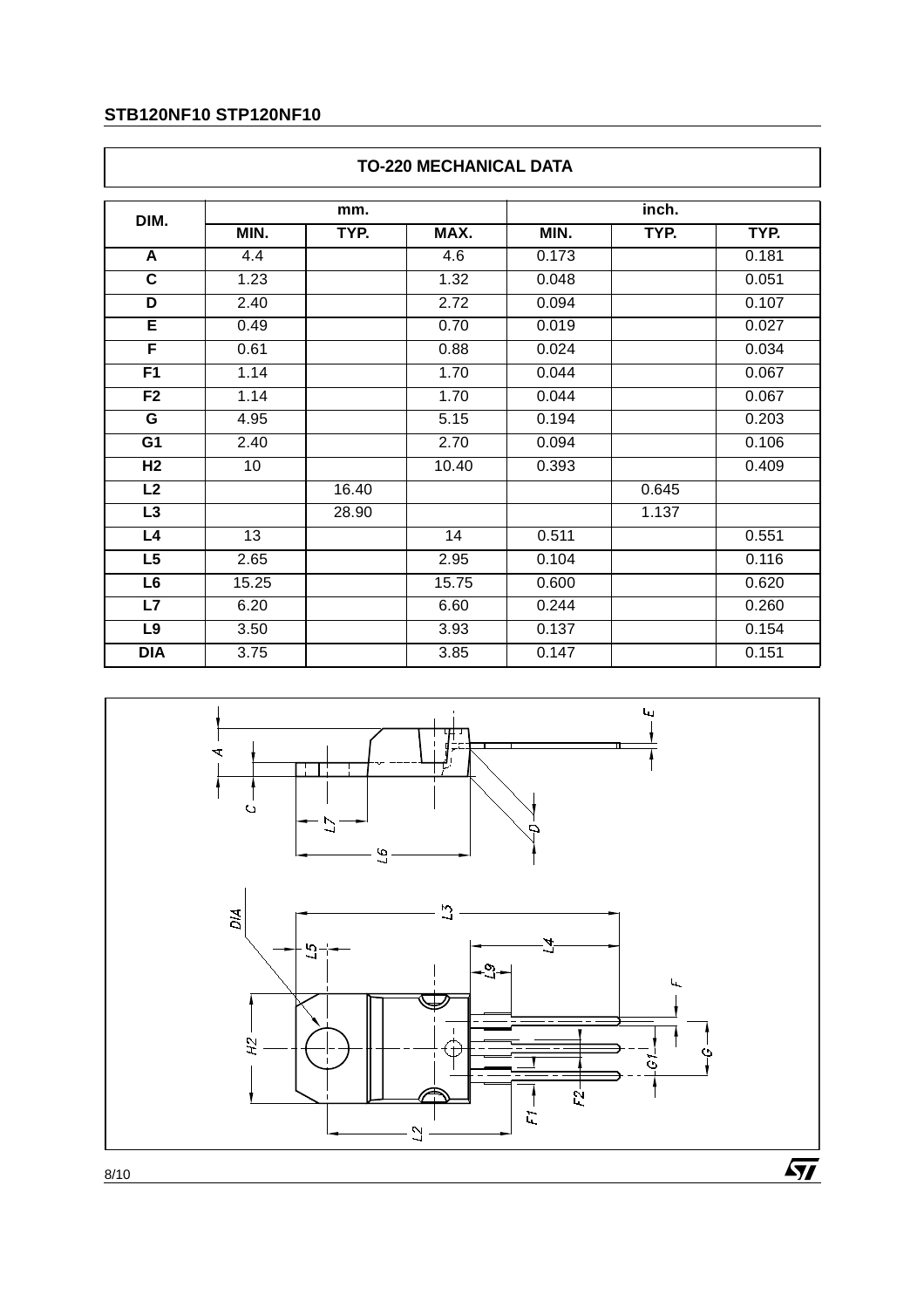



# **TUBE SHIPMENT (no suffix)\***



# **TAPE AND REEL SHIPMENT (suffix "T4")\***